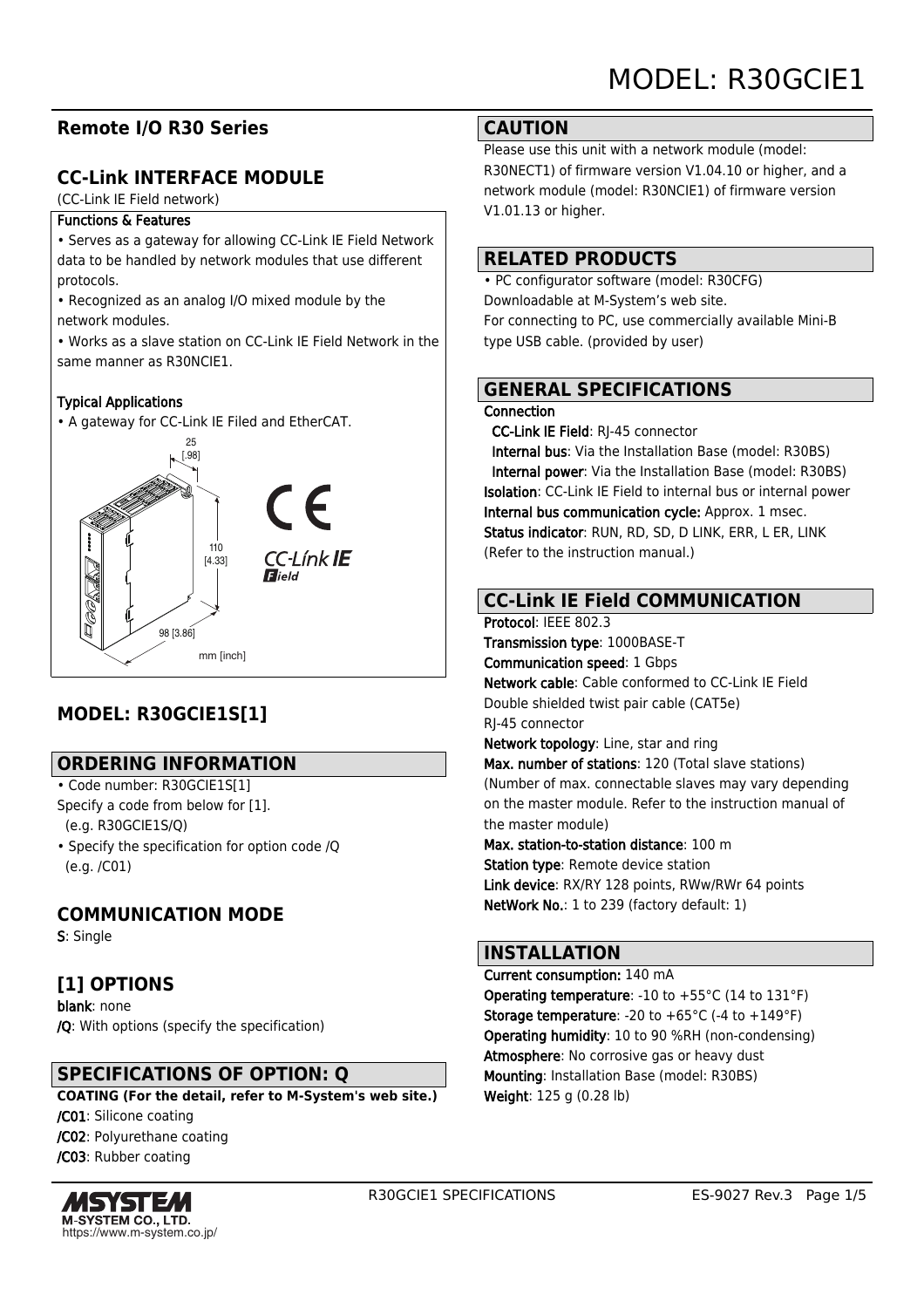### **PERFORMANCE**

Insulation resistance: ≥ 100 MΩ with 500 V DC Dielectric strength: 1500 V AC @ 1 minute (CC-Link IE Field to internal bus or internal power) 1500 V AC @ 1 minute (power input to FE; isolated on the power supply module)

## **STANDARDS & APPROVALS**

EU conformity: EMC Directive EMI EN 61000-6-4 EMS EN 61000-6-2 RoHS Directive

## **EXTERNAL VIEW**

#### ■ **FRONT VIEW**





#### ■**BOTTOM VIEW**



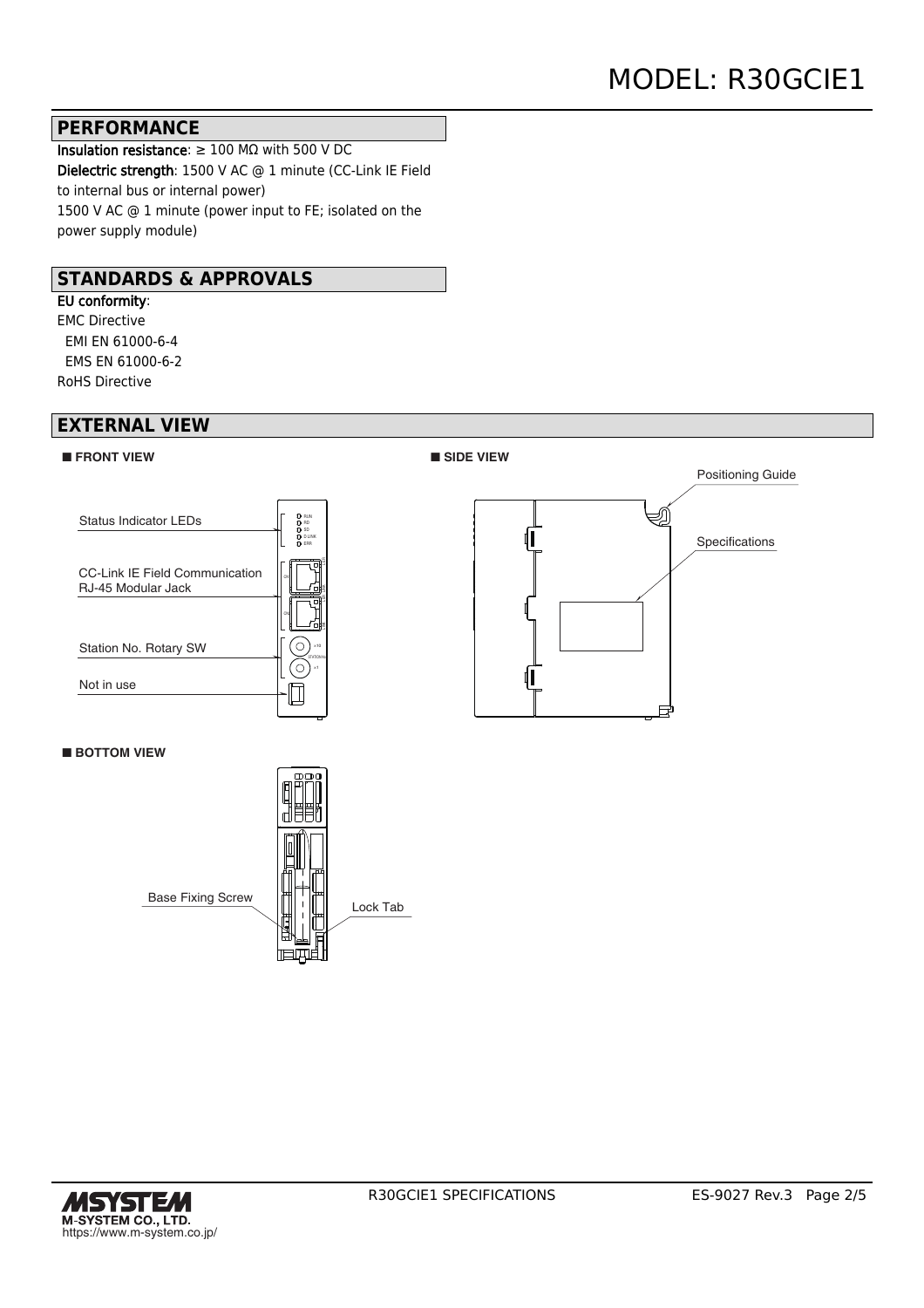#### **TRANSMISSION DATA DESCRIPTIONS**

Number of transmission data: 4 points (4 words) for input; 4 points (4 words) for output

This unit is equivalent to an analog I/O mixed module (AIO4) of R30 series, and is recognized as an I/O module by Interface module (e.g. model: R30NECT1).

Station type: Remote device station

Link device: RX/RY 128 points, RWw/RWr 64 points

#### **• DATA FLOW**



\* R30Nx: R30 Interface module

#### ■ **OUTPUT DATA**

The figure below shows details of data transmitted to Host PC/PLC from Interface module.

[CC-Link IE Field master]—>[R30GCIE1]—>[R30 internal bus] —>[R30 interface module]—>[Host PC/PLC]

Output data (RWw) from CC-Link IE Field master is transmitted as Input data to Host PC/PLC.



n: initial device

#### ■ **INPUT DATA**

The figure below shows details of data received by Interface module from Host PC/PLC.

[Host PC/PLC]—>[R30 interface module]—>[R30 internal bus] —>[R30GCIE1]—>[CC-Link IE Field master]

Output data from Host PC/PLC is transmitted as Input data (RWr) to CC-Link IE Field master.



n: initial device

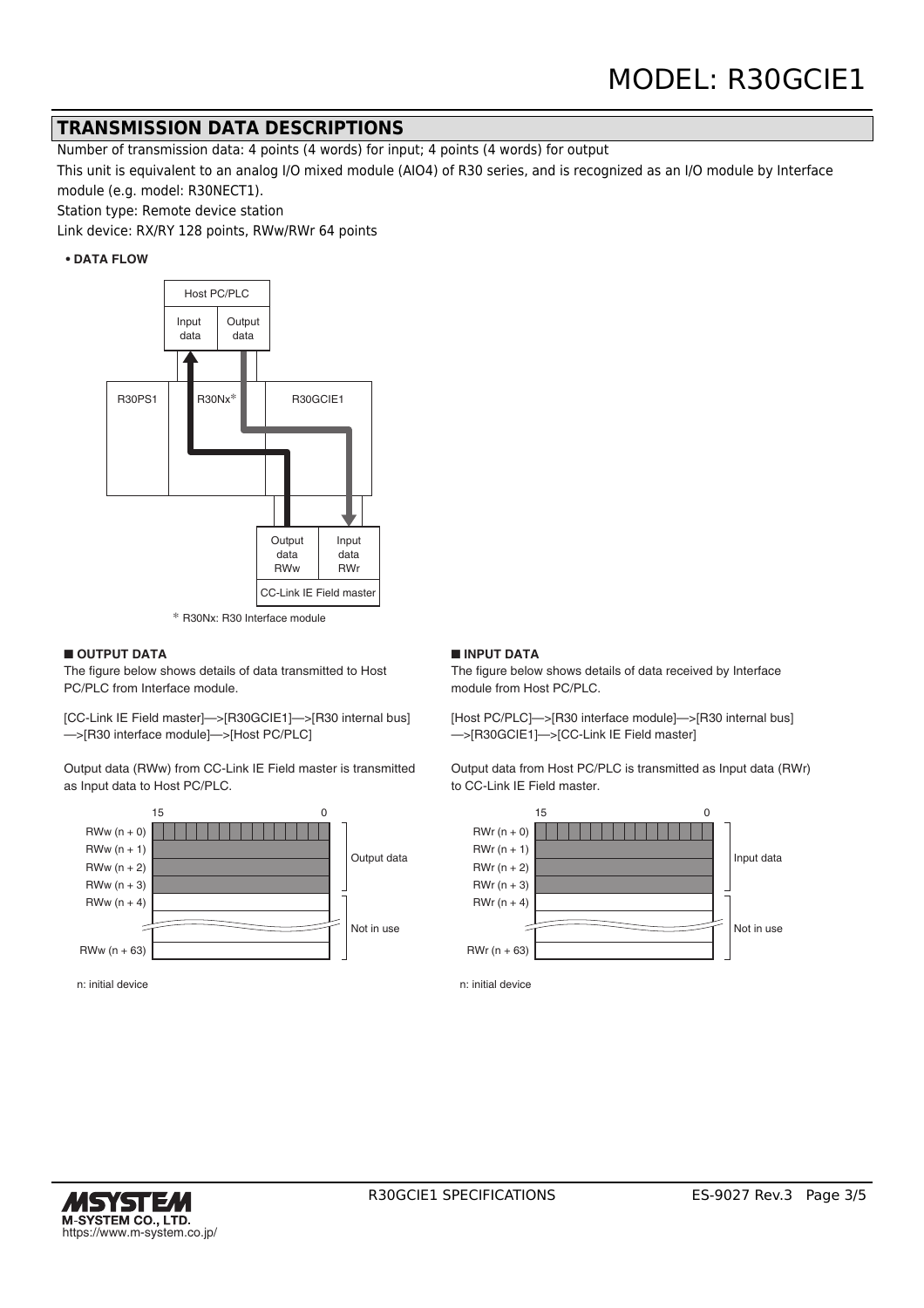



- RX(n+0)0 to 7 is reservation area, RX(n+0)B is used as Ready signal, and the bit is"1" when this module is operating normally. RX(n+0)8 to A and RX(n+0)C to F are not in use.
- Module Status
- $RX(n + 1)$ 0 indicates communication status of this unit.
	- 1 = Normal communication
	- 0 = Communication error / timeout
- $RX(n + 1)1$  indicates internal communication status.
	- 1 = Normal communication
	- 0 = Communication stop / communication error
- $RX(n + 1)$ 2 indicates communication status of field bus built in the interface module.
	- 1 = Normal communication
	- 0 = Communication stop / communication error / timeout

 $RX(n + 1)3$  to F are not in use.

Link devices other than the above are not in use.

## **EXTERNAL DIMENSIONS unit: mm [inch]**